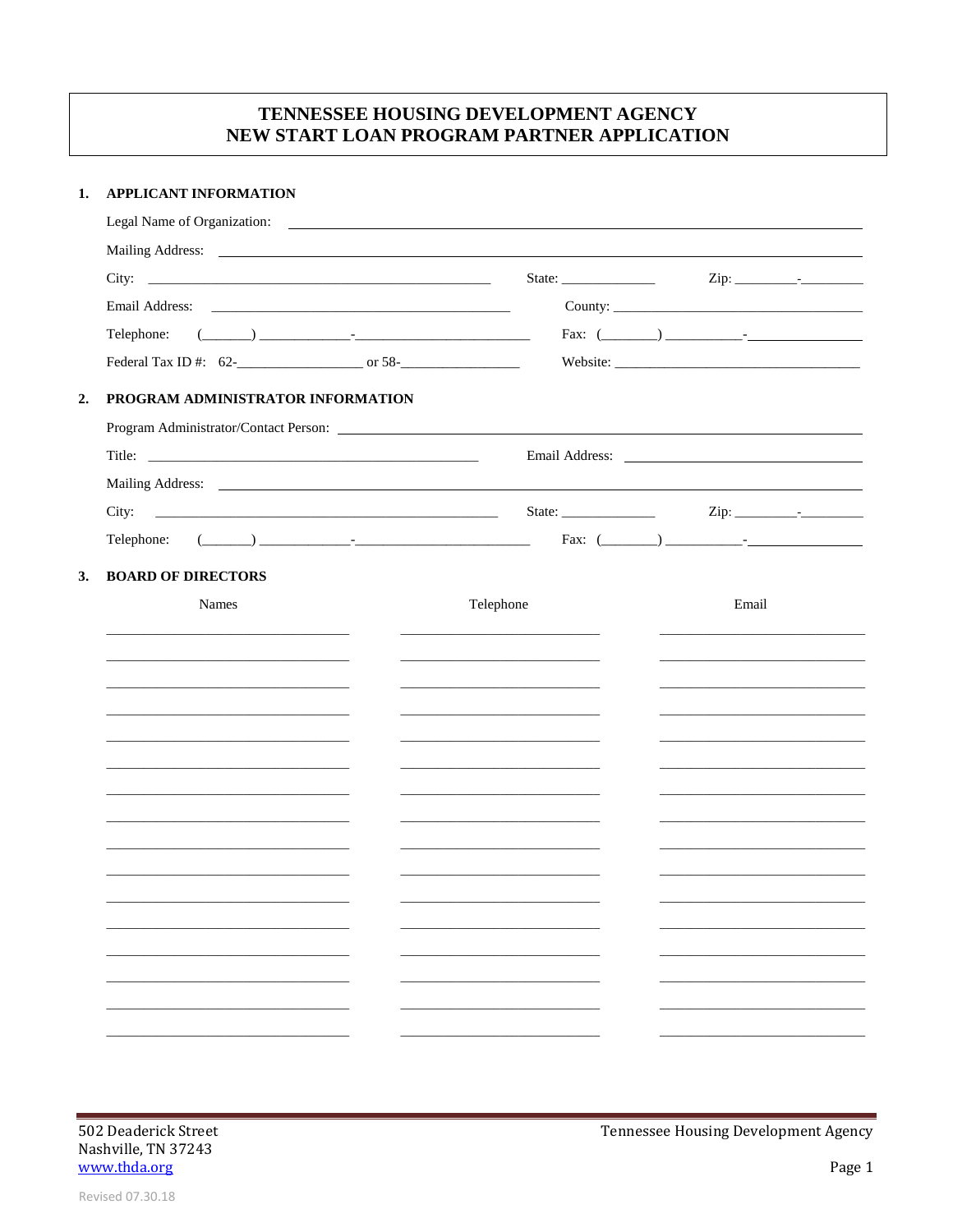#### 4. SENIOR MANAGEMENT & ALL PERSONS INVOLVED WITH NEW START (Volunteer or Employee) -- Attach Disclosure for each

| Names      | Telephone | Email |
|------------|-----------|-------|
|            |           |       |
| __________ |           |       |
|            |           |       |
|            |           |       |
|            |           |       |
|            |           |       |
|            |           |       |
|            |           |       |
|            |           |       |
|            |           |       |
|            |           |       |

#### 5. FUNDING SOURCES OTHER THAN THDA

|                           | Lender/Source | Amount | Annual<br>Debt Service Cost | Term |
|---------------------------|---------------|--------|-----------------------------|------|
|                           |               |        |                             |      |
| $\mathcal{D}$<br><b>L</b> |               |        |                             |      |
| 3.                        |               |        |                             |      |
| $\overline{4}$            |               |        |                             |      |
|                           |               |        |                             |      |

Total Amount of Funds: \$

Total Annual Debt Service Cost: \$

#### 6. NEW START LOANS FOR PREVIOUS 5 YEARS

| Year: |                                        | Amount: \$              | Number of units: |  |
|-------|----------------------------------------|-------------------------|------------------|--|
| Year: |                                        | Amount: $\frac{1}{2}$   | Number of units: |  |
| Year: |                                        | Amount: \$              | Number of units: |  |
| Year: |                                        | Amount: $\frac{\ }{\ }$ | Number of units: |  |
| Year: |                                        | Amount: $\frac{\ }{\ }$ | Number of units: |  |
|       |                                        |                         |                  |  |
|       |                                        |                         |                  |  |
|       | PREVIOUS NON-THDA FIRST MORTGAGE LOANS |                         |                  |  |
| Year: |                                        | Amount: $\frac{\ }{\ }$ | Number of units: |  |
| Year: |                                        | Amount: $\frac{1}{2}$   | Number of units: |  |
| Year: |                                        | Amount: \$              | Number of units: |  |
| Year: |                                        | Amount: $\$\$           | Number of units: |  |
| Year: |                                        | Amount: $\frac{1}{2}$   | Number of units: |  |

502 Deaderick Street Nashville, TN 37243 www.thda.org

Tennessee Housing Development Agency

7.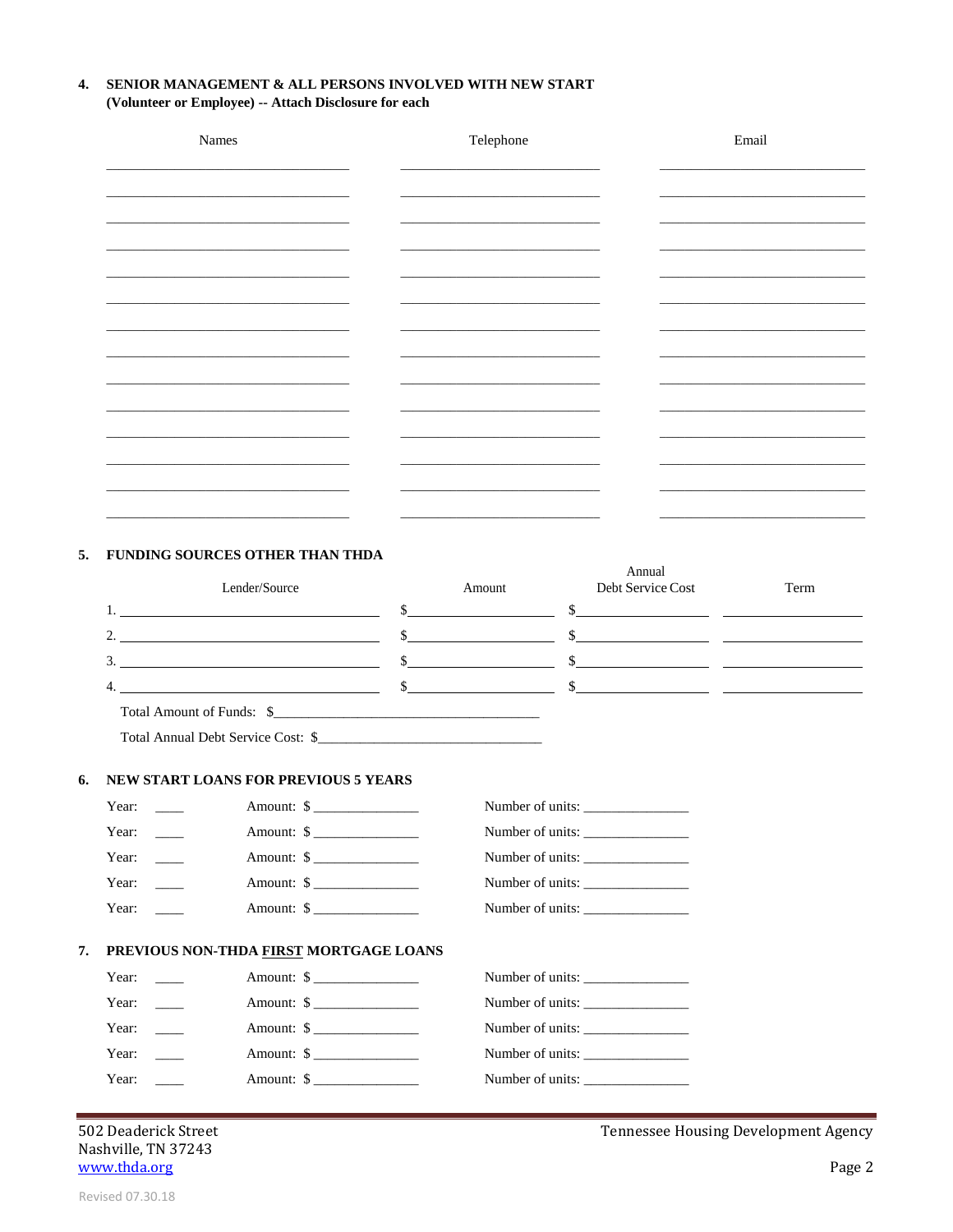## **8. CURRENT OR PRIOR PARTICIPATION IN ANY OTHER THDA, STATE, OR FEDERALLY SUBSIDIZED PROGRAMS**

|    |                                                  |                             |                                      | Amount of Funds Awarded: \$                                                                                                     |
|----|--------------------------------------------------|-----------------------------|--------------------------------------|---------------------------------------------------------------------------------------------------------------------------------|
|    |                                                  |                             | From: $\_\_\_\_$ to $\_\_\_\_\_\_\_$ | Amount of Funds Awarded: \$                                                                                                     |
|    |                                                  |                             | From: $\_\_\_\_$ to $\_\_\_\_\_\_$   | Amount of Funds Awarded: \$                                                                                                     |
|    |                                                  |                             | From: ___________ to ____________    | Amount of Funds Awarded: \$                                                                                                     |
|    | Program:                                         |                             | From: _________ to __________        | Amount of Funds Awarded: \$                                                                                                     |
| 9. |                                                  |                             |                                      | Has the organization ever been suspended or debarred from participation in any THDA, state, or federally subsidized program(s)? |
|    | Yes<br>$\overline{\phantom{1}}$ No               | If Yes, please explain:     |                                      |                                                                                                                                 |
|    |                                                  |                             |                                      |                                                                                                                                 |
|    |                                                  |                             |                                      | 10. Has the organization failed to repurchase any New Start loan within the prior 12 months when requested by THDA?             |
|    | Yes<br>$\overline{\phantom{1}}$ No               | If Yes, please explain:     |                                      |                                                                                                                                 |
|    |                                                  |                             |                                      |                                                                                                                                 |
|    |                                                  |                             |                                      | 11. Does the organization have any other outstanding or unresolved issues identified by THDA with respect to New Start?         |
|    | $Y$ es<br>$\overline{\phantom{1}}$ No            | If Yes, please explain:     |                                      |                                                                                                                                 |
|    |                                                  |                             |                                      |                                                                                                                                 |
|    |                                                  |                             |                                      |                                                                                                                                 |
|    | program?                                         |                             |                                      | 12. Does the organization have any outstanding or unresolved issues identified by THDA in connection with any other THDA        |
|    | Yes<br>No.                                       | If Yes, please explain:     |                                      |                                                                                                                                 |
|    |                                                  |                             |                                      |                                                                                                                                 |
|    |                                                  |                             |                                      | 13. Is the organization in good standing with all state, and federally subsidized programs in which it participates?            |
|    |                                                  |                             |                                      |                                                                                                                                 |
|    | $\frac{N_0}{N_0}$<br>$\equiv$ Yes                | If not Yes, please explain: |                                      |                                                                                                                                 |
|    |                                                  |                             |                                      |                                                                                                                                 |
|    |                                                  |                             |                                      |                                                                                                                                 |
|    | 14. Errors and Omissions Insurance: __ Yes __ No |                             |                                      | Amount: \$                                                                                                                      |